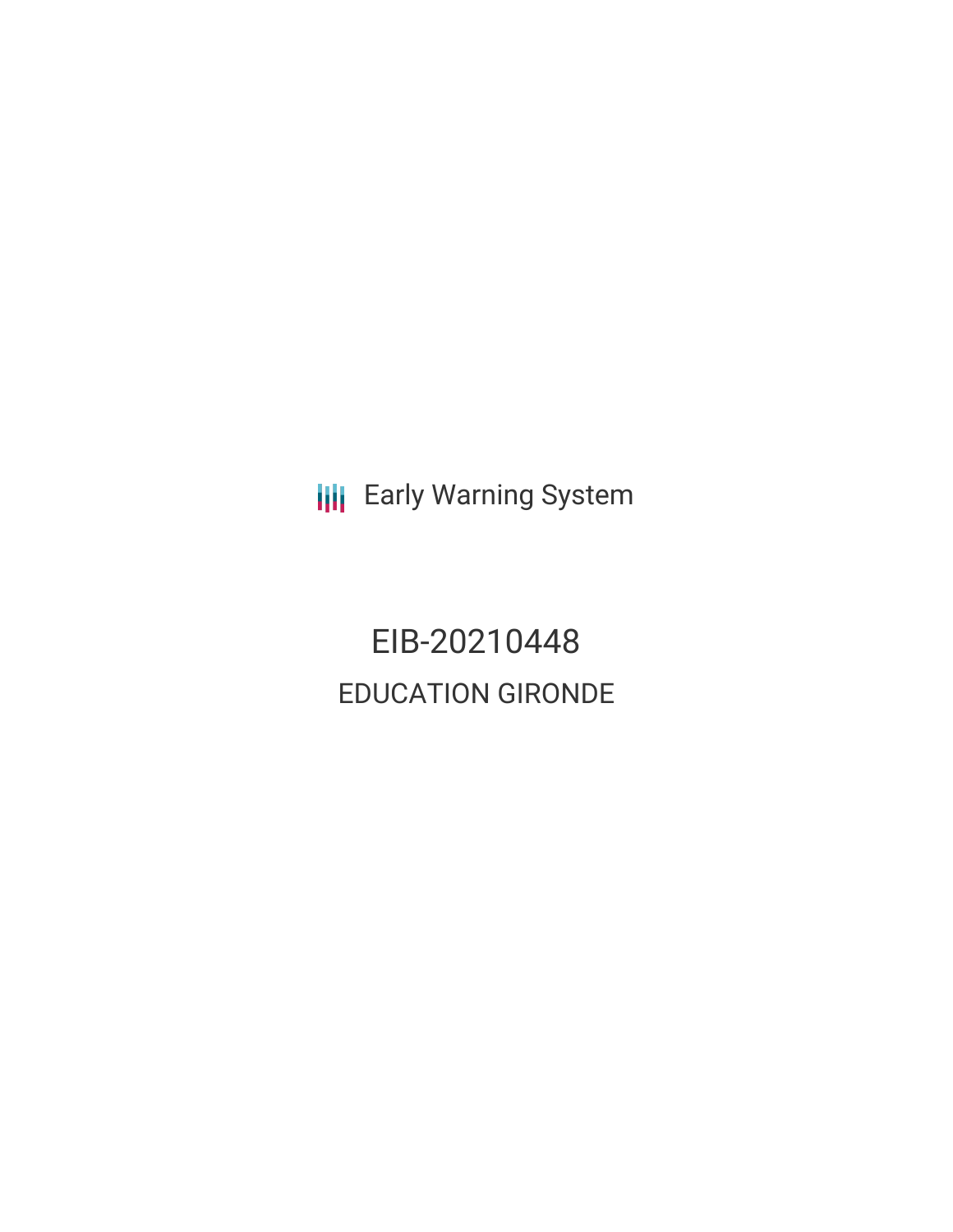# **Quick Facts**

| <b>Countries</b>               | France                         |
|--------------------------------|--------------------------------|
| <b>Financial Institutions</b>  | European Investment Bank (EIB) |
| <b>Status</b>                  | Approved                       |
| <b>Bank Risk Rating</b>        | U                              |
| <b>Voting Date</b>             | 2021-11-30                     |
| <b>Borrower</b>                | Government of France           |
| <b>Sectors</b>                 | <b>Education and Health</b>    |
| <b>Investment Type(s)</b>      | Loan                           |
| <b>Investment Amount (USD)</b> | $$105.44$ million              |
| <b>Project Cost (USD)</b>      | \$209.82 million               |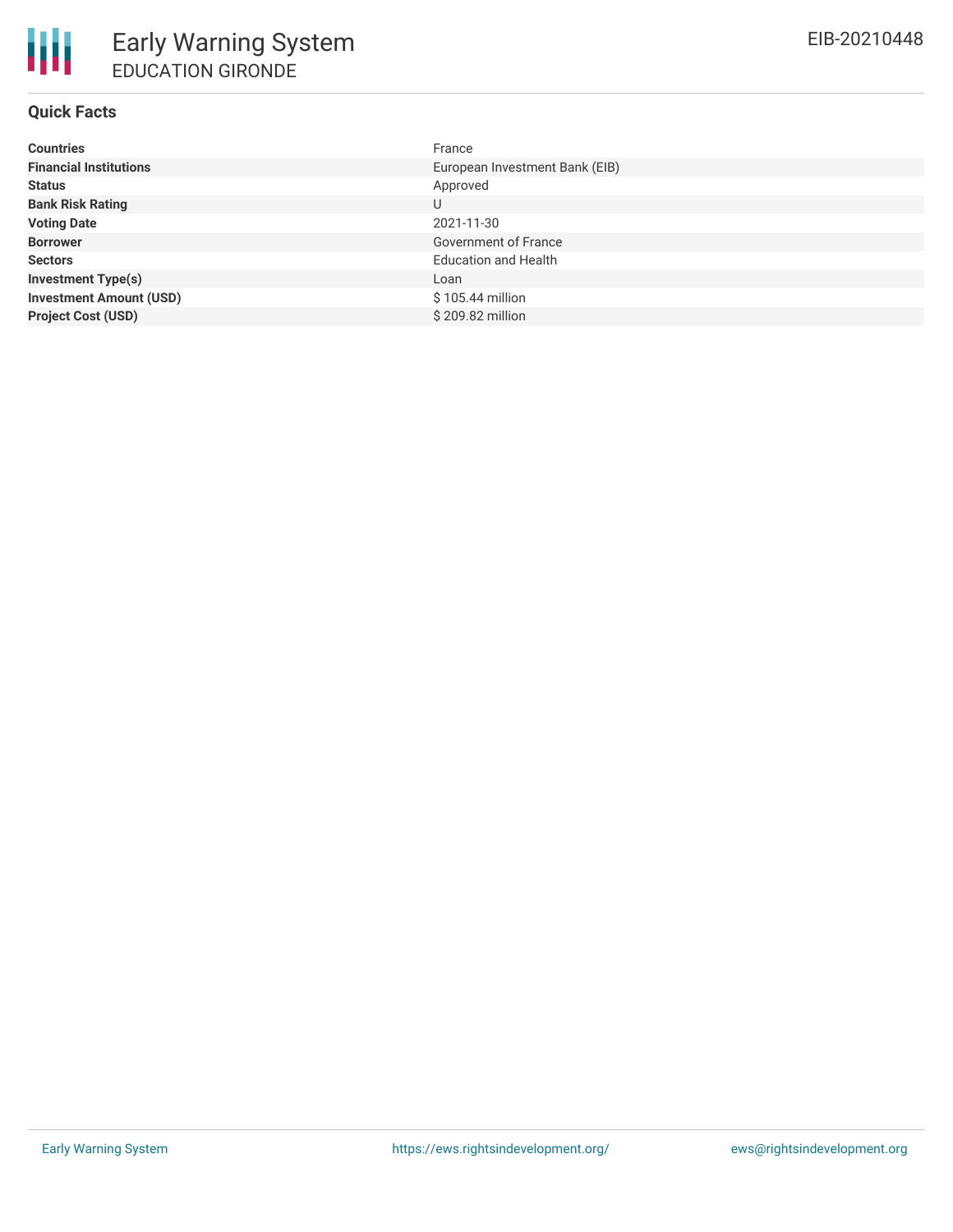

# **Project Description**

According to the bank website, the project includes the new construction, reconstruction or renovation of 8 colleges (lower secondary schools) in the Gironde department in France over the period 2021-2026.

The main objective of the project is to modernize and improve the infrastructure of colleges (i.e. lower secondary schools) in the department of Gironde, in order to provide good quality education and support the adaptation of its network of colleges to changes in local demand. The project also aims to strengthen the resilience of school infrastructure to the risks of climate change and to improve the energy efficiency of colleges in the department.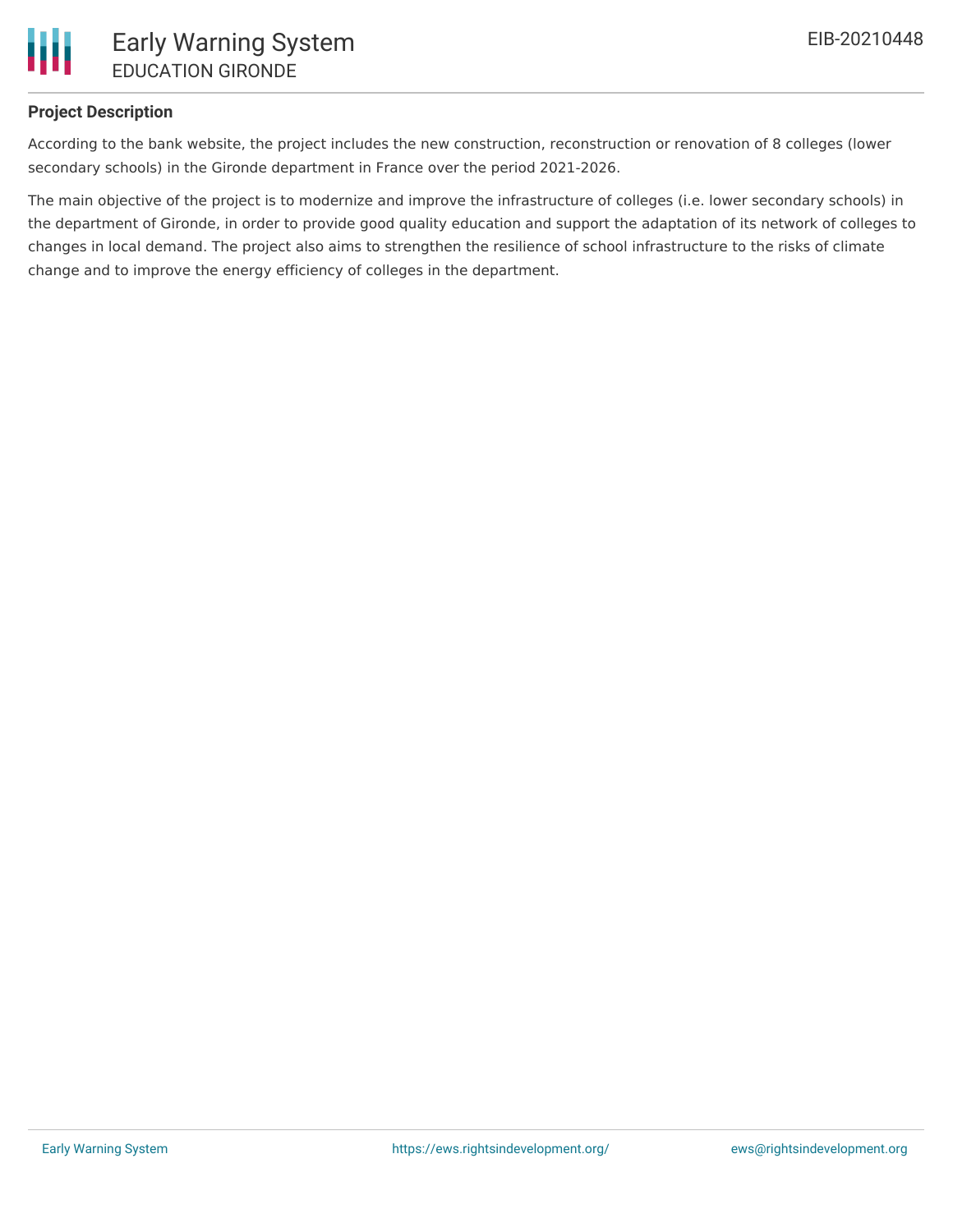### **Investment Description**

European Investment Bank (EIB)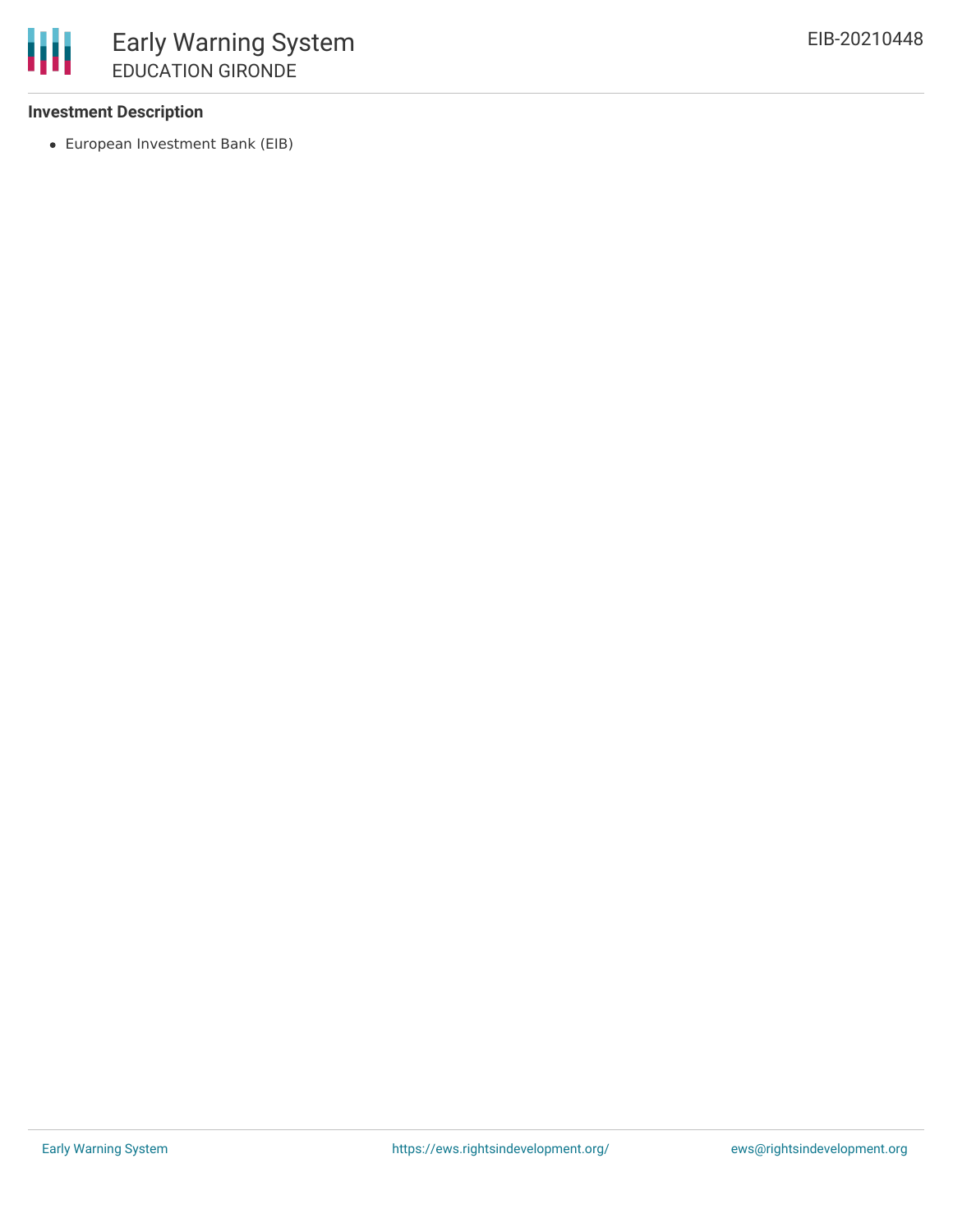

## **Contact Information**

#### ACCESS TO INFORMATION

You can submit an information request for project information at: https://www.eib.org/en/infocentre/registers/requestform/request-form-default.htm

#### ACCOUNTABILITY MECHANISM OF EIB

The EIB Complaints Mechanism is designed to facilitate and handle complaints against the EIB by individuals, organizations or corporations affected by EIB activities. When exercising the right to lodge a complaint against the EIB, any member of the public has access to a two-tier procedure, one internal - the Complaints Mechanism Office - and one external - the European Ombudsman. A complaint can be lodged via a written communication addressed to the Secretary General of the EIB, via email to the dedicated email address: complaints@eib.org, by completing the online complaint form available at the following address: http://www.eib.org/complaints/form via fax or delivered directly to the EIB Complaints Mechanism Division, any EIB local representation office or any EIB staff. For further details, check:

http://www.eib.org/attachments/strategies/complaints\_mechanism\_policy\_en.pdf

When dissatisfied with a complaint to the EIB Complaints Mechanism, citizens can then turn towards the European Ombudsman. A memorandum of Understanding has been signed between the EIB and the European Ombudsman establishes that citizens (even outside of the EU if the Ombudsman finds their complaint justified) can turn towards the Ombudsman on issues related to 'maladministration' by the EIB. Note that before going to the Ombudsman, an attempt must be made to resolve the case by contacting the EIB. In addition, the complaint must be made within two years of the date when the facts on which your complaint is based became known to you. You can write to the Ombudsman in any of the languages of the European Union. Additional details, including filing requirements and complaint forms, are available at: http://www.ombudsman.europa.eu/atyourservice/interactiveguide.faces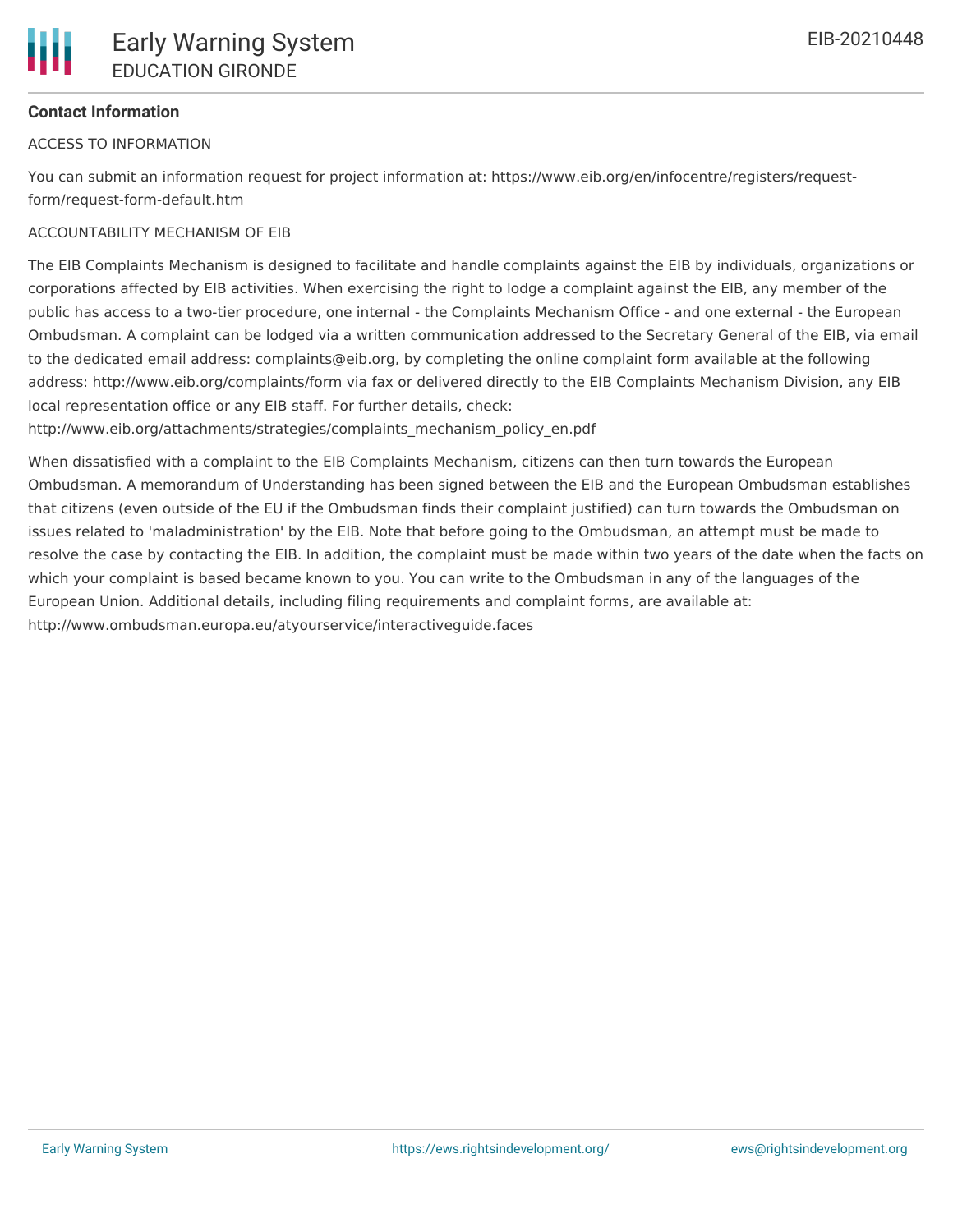

### **Bank Documents**

[Environmental](https://www.eib.org/en/registers/all/141407737) and Social Data Sheet (ESDS) - EDUCATION GIRONDE